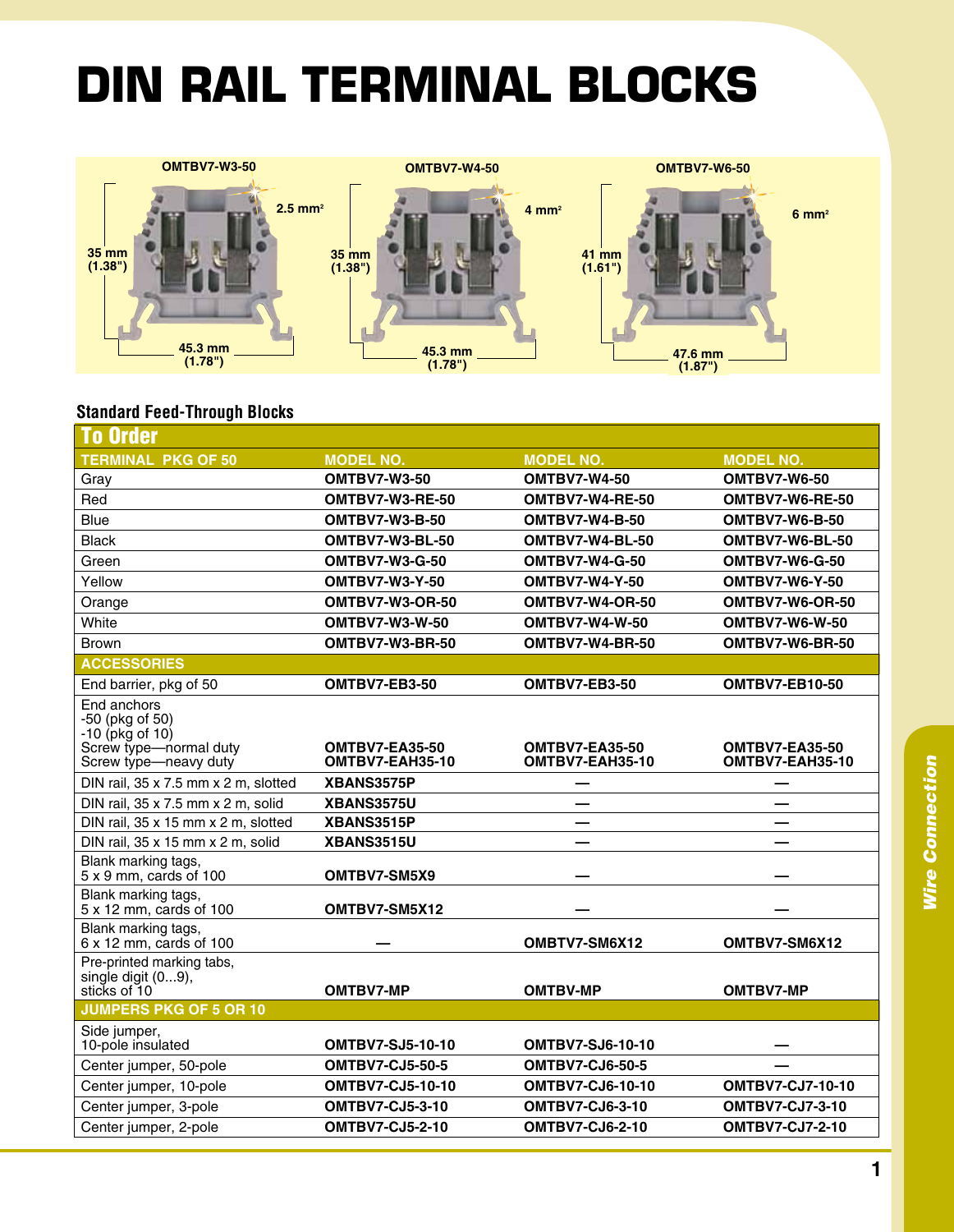| <b>SPECIFICATIONS</b>                         | OMTBV7-W3                  |                                                             |                   | OMTBV7-W4                                        |                            |                                       | OMTBV7-W6                                        |                            |                                       |  |
|-----------------------------------------------|----------------------------|-------------------------------------------------------------|-------------------|--------------------------------------------------|----------------------------|---------------------------------------|--------------------------------------------------|----------------------------|---------------------------------------|--|
| <b>Approvals</b>                              | Œ                          | Ы                                                           | IEC               | Œ                                                | ЧV                         | ĮEC                                   | Œ                                                | 7V                         | <u>IEC</u>                            |  |
| <b>Voltage Rating (AC/DC)</b>                 | 600V                       | 600V                                                        | 800V              | 600V                                             | 600V                       | 800V                                  | 600V                                             | 600V                       | 800V                                  |  |
| <b>Maximum Current</b>                        | 20A                        | 20A                                                         | 24 A              | 30 A                                             | 30 A                       | 32A                                   | 40 A                                             | 40 A                       | 41 A                                  |  |
| <b>Wire Range</b><br>(Rated Cross Section)    | #22 to                     | #30 to<br>#14 AWG $\mid$ #14 AWG $\mid$ 2.5 mm <sup>2</sup> | 0.5 <sub>to</sub> | #22 to<br>#10 AWG #10 AWG                        | #22 to                     | 0.5 <sub>to</sub><br>$4 \text{ mm}^2$ | #22 to<br>#10 AWG                                | $#22$ to<br>#10 AWG        | 0.5 <sub>to</sub><br>$6 \text{ mm}^2$ |  |
| <b>Wire Strip Length</b>                      | 10 mm (0.39")              |                                                             |                   | 10 mm (0.39")                                    |                            |                                       | 12 mm (0.47")                                    |                            |                                       |  |
| Recommended<br><b>Tightening Torque</b>       | 0.6 Nm (5.0 to 5.6 lb-in.) |                                                             |                   |                                                  | 0.6 Nm (5.0 to 5.6 lb-in.) |                                       |                                                  | 0.7 Nm (5.6 to 6.8 lb-in.) |                                       |  |
| <b>Density</b>                                | 200/m (61 pcs./ft)         |                                                             |                   | 166/m (50 pcs./ft)                               |                            |                                       | 142/m (43 pcs./ft)                               |                            |                                       |  |
| <b>Insulation</b><br><b>Temperature Range</b> | -40 to 90°C (-40 to 195°F) |                                                             |                   | -40 to 90 $^{\circ}$ C (-40 to 195 $^{\circ}$ F) |                            |                                       | -40 to 90 $^{\circ}$ C (-40 to 195 $^{\circ}$ F) |                            |                                       |  |



## **Standard Feed-Through Blocks**

| <b>To Order</b>                                                                                    |                            |                |                        |  |  |  |
|----------------------------------------------------------------------------------------------------|----------------------------|----------------|------------------------|--|--|--|
| <b>TERMINAL PKG OF 5</b>                                                                           | <b>MODEL NO.</b>           |                |                        |  |  |  |
| Gray                                                                                               | <b>OMTBV7-W70-5</b>        |                |                        |  |  |  |
| Blue                                                                                               | <b>OMTBV7-W70-B-5</b>      |                |                        |  |  |  |
| <b>ACCESSORIES</b>                                                                                 |                            |                |                        |  |  |  |
| <b>End barrier</b>                                                                                 | Not Required               |                |                        |  |  |  |
| End anchors<br>-50 (pkg of 50)<br>-10 (pkg of 10)<br>Srew type-normal duty<br>Srew type-heavy duty | OMTBV7-EAH35-10            |                |                        |  |  |  |
| <b>SPECIFICATIONS</b>                                                                              |                            |                |                        |  |  |  |
| <b>Approvals</b>                                                                                   | Œ                          | ZТ             | <b>IEC</b>             |  |  |  |
| <b>Voltage Rating</b><br>(AC/DC)                                                                   | 600V                       | 600V           | 750V                   |  |  |  |
| <b>Maximum Current</b>                                                                             | 310 A                      | 200 A          | 175 A                  |  |  |  |
| <b>Wire Range</b><br>(Rated Cross Section)                                                         | #4<br>#3/0 AWG             | #4<br>#3/0 AWG | 470<br>mm <sup>2</sup> |  |  |  |
| <b>Wire Strip Length</b>                                                                           | 26 mm (1.02")              |                |                        |  |  |  |
| Recommended<br>Tightening Torque                                                                   | 15 Nm (132.8 lb-in.)       |                |                        |  |  |  |
| <b>Density</b>                                                                                     | 43/m (38 pcs./ft)          |                |                        |  |  |  |
| <b>Insulation</b>                                                                                  | -40 to 90°C (-40 to 195°F) |                |                        |  |  |  |